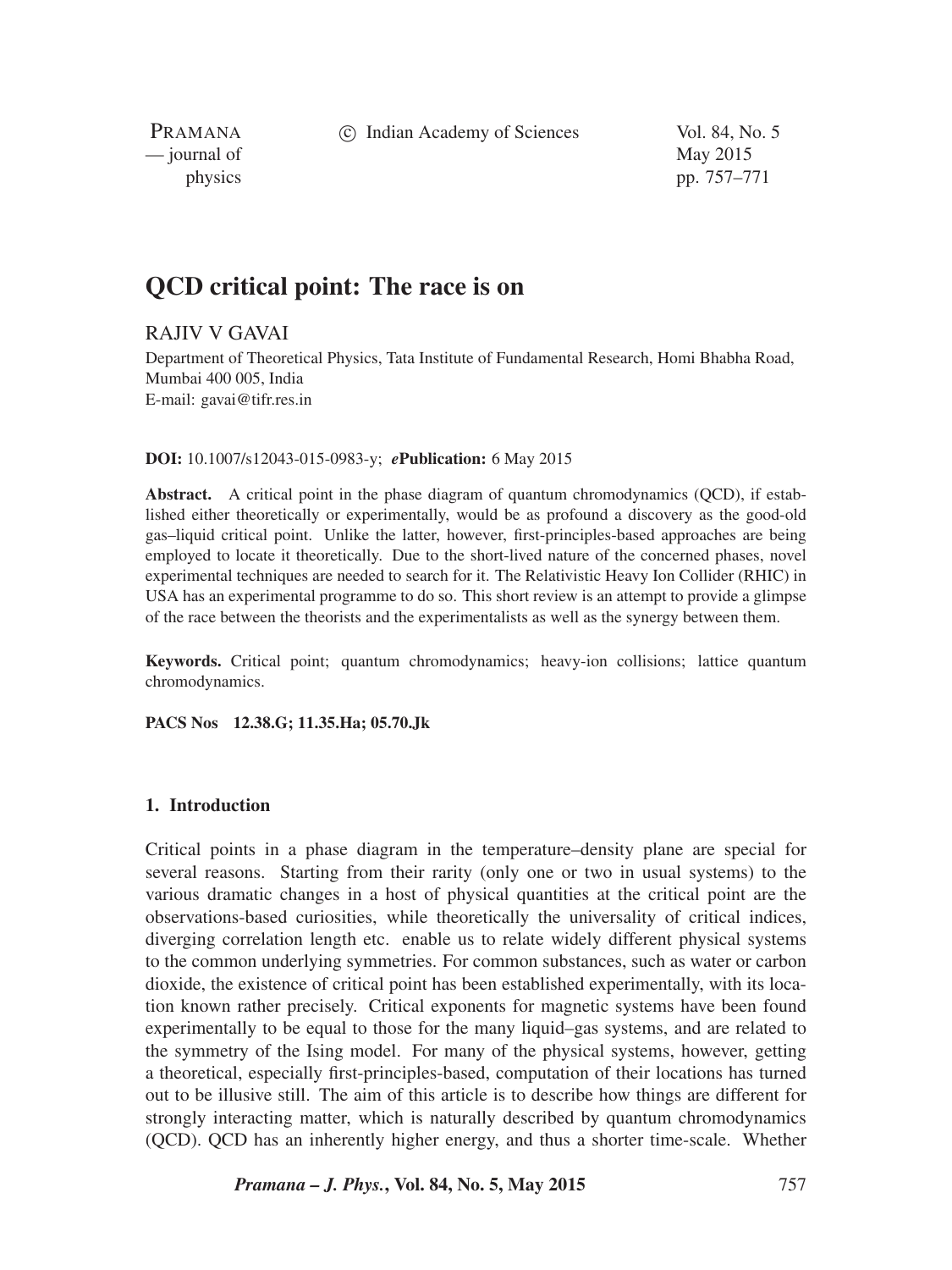the QCD phase diagram has a critical point in its temperature  $T$  and the baryonic chemical potential  $\mu_B$  plane is therefore a tougher question to address experimentally as well. Thanks to the impressive developments on the experimental fronts, the Relativistic Heavy Ion Collider (RHIC) at BNL, New York, and the upcoming facilities such as FAIR at GSI, Darmstadt and NICA at Dubna, Russia may be able to search for it, and potentially even locate it.

Unlike OED – quantum electrodynamics – OCD turns out to be much richer in structure. While it can be handled theoretically in (almost) the same way as QED when the coupling between its constituents quarks and gluons is small, newer tools are needed in the strong coupling regime where a lot of the rich structure, such as quark confinement, exists. Many models have been developed to handle this domain, and have been tested successfully for hadronic interactions to a limited extent. These models were also the first set of tools used for getting a glimpse of the QCD phase diagram [1]. For instance, using an effective chiral Nambu–Jana–Lasinio-type model, a phase diagram was obtained, which suggests [2] a critical point to exist in a world with two light quarks (up and down flavours) and one moderately heavier (strange) quark. One would clearly like to have an *ab-initio* theoretical evidence for it from QCD directly. This turns out to be difficult as one has to deal with the strong coupling regime of QCD. Non-perturbative lattice QCD, defined on a discrete space-time lattice, has proved itself to be the most reliable technique for extracting the information from QCD in the world of low-energy hadronic interactions. The hadron spectrum has been computed and predictions of weak decay constants of heavy mesons have been made [3]. Numerical simulations of lattice QCD using the importance sampling approach have been the backbone for all such computations. As use of these techniques was actually inspired by their success in statistical mechanics, it is natural to extend the same approach to finite-temperature and finite-density QCD. Indeed, its application to finite-temperature QCD has also yielded a slew of results for QCD thermodynamical observables, such as the pressure as a function of temperature. It is therefore natural to ask whether lattice QCD can help us in locating the QCD critical point. The prospect of finding the critical point even experimentally makes it exciting both as a check of such theoretical predictions and as a competition for getting there first. Clearly, in view of the complexity of the task, one could turn to lattice QCD again to see if it can provide any hints for the experimental search programme as well. In this short review, the aim is to summarize the results obtained in this direction, including those by the TIFR group, Mumbai.

Lattice QCD simulations at finite density, or equivalently non-zero  $\mu_B$ , have had to face two severe problems, which have resulted in a slow progress in the field of QCD critical point. Recently, one of them, a conceptual issue, appears to have been solved. Let me explain that first. Due to the well-known fermion doubling problem, one has to make a compromise in choosing the quark-type for any lattice QCD computation. While the final results should be independent of the quark-type, indeed any form of the lattice action, the choice of the quark-type is often dictated by the nature of the task at hand. The popular choice in finite-temperature and density studies has been mostly the Kogut– Susskind (staggered) quarks [4]. They have an exact chiral symmetry at any value of the lattice spacing (any finite cut-off) which leads to an order parameter, the chiral condensate  $\langle \bar{\psi} \psi \rangle$ , for a lattice investigation in the entire  $T-\mu_B$  plane. Unfortunately though, the flavour and spin symmetry are broken for them on a lattice. A simulation relevant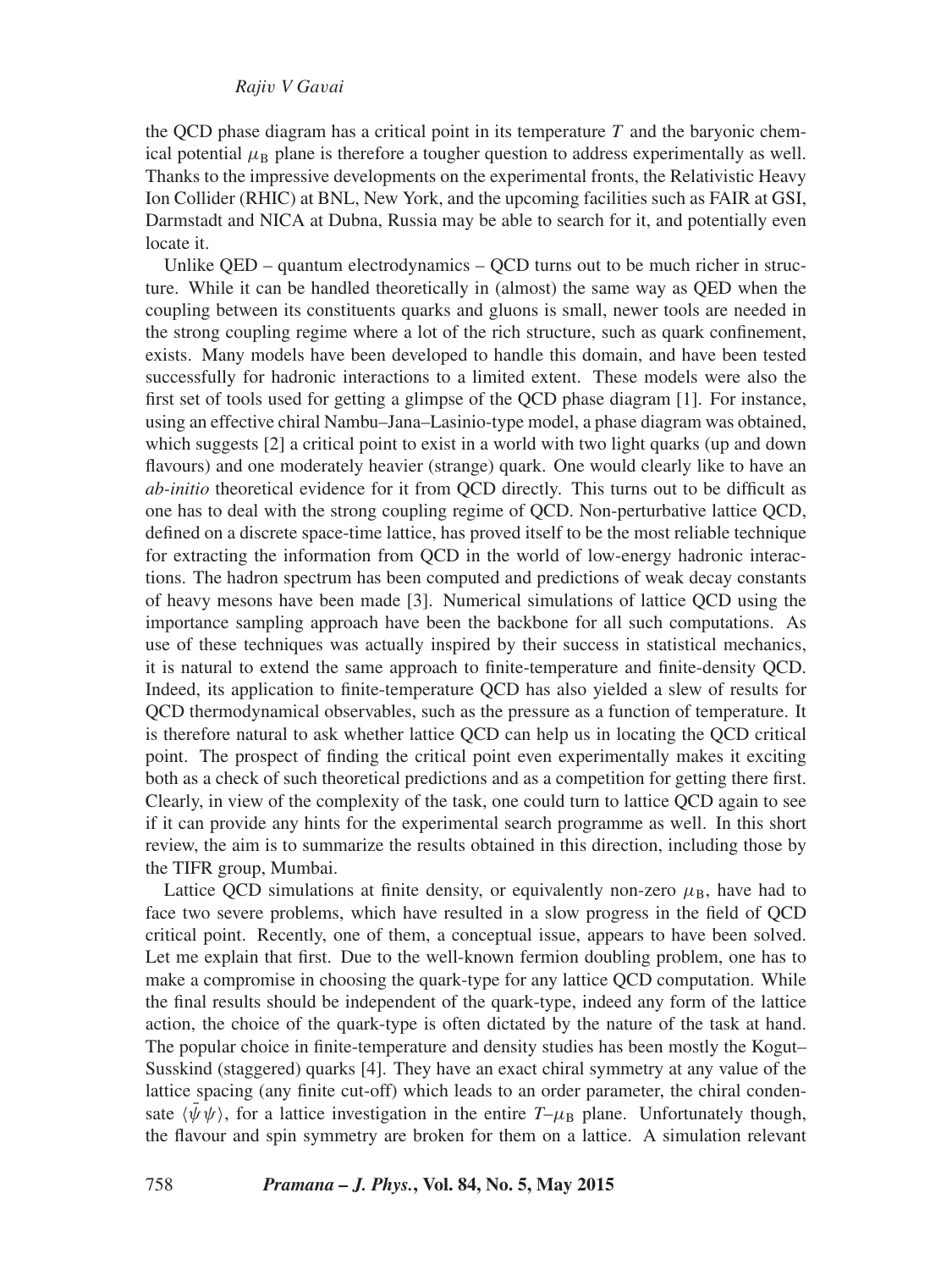to experiments ought to have two light (or two light  $+$  one heavier) quark flavours. Precisely such a representation for staggered quarks may not be feasible, more so on the coarse lattices one is constrained to employ. The existence of the critical point, on the other hand, is expected to depend crucially on the number of flavours. Flavour and spin symmetry are therefore needed in simulations. Although computationally much more expensive, domain wall or overlap fermions [5] are better in this regard, as they do have the correct symmetries for any lattice spacing at zero temperature and density. Introduction of chemical potential,  $\mu$ , for these is, however, not straightforward due to their non-locality. Bloch and Wettig [6] proposed a way to do this. Unfortunately, it turns out [7] that their prescription breaks chiral symmetry. Of course, a space-time lattice breaks even translational and rotational symmetry. Exactly as these are expected to be restored in the continuum limit of vanishing lattice spacing, one may argue that the same would be the case for the Bloch–Wettig method. The problem is that for the chiral condensate to be an order parameter on a lattice, the chiral symmetry must be respected even on the lattice. Otherwise cut-off-dependent corrections to it would change it in an uncontrollable way. Furthermore, the chiral anomaly for the Bloch–Wettig action depends on  $\mu$  unlike in continuum QCD [8]. As a result, it too may alter the existence*/*location of the critical point on the lattice. Recently, this conceptual issue has been resolved [9] by a new proposal to introduce the chemical potential for both overlap and domain wall fermions. It leads to a formalism with both (a) continuum-like (chiral, flavour and spin) symmetries for quarks at non-zero  $\mu$  and  $T$  and (b) a well-defined order parameter on the lattice.

Finite-density simulations needed for locating a critical point suffer from another well-known problem. It is inherited from the continuum theory itself: the fermion sign problem. It appears in areas of statistical mechanics also and has so far remained unsolved. It is a major stumbling block in extending the lattice techniques to the entire  $T - \mu_B$  plane. Simply stated, simulations rely on importance sampling due to the large number of field (quark and gluon) variables. Assuming  $N_f$  flavours of quarks, and denoting by  $\mu_f$  the corresponding chemical potentials, the QCD partition function is

$$
\mathcal{Z} = \int DU \exp(-S_{\rm G}) \prod_{\rm f} \text{Det } M(m_{\rm f}, \mu_{\rm f}) \tag{1}
$$

and the thermal expectation value of any observable  $\mathcal O$  is

$$
\langle \mathcal{O} \rangle = \frac{\int DU \exp(-S_{\rm G}) \mathcal{O} \prod_{\rm f} \text{Det } M(m_{\rm f}, \mu_{\rm f})}{\mathcal{Z}}.
$$
 (2)

For a  $N_s^3 \times N_t$  lattice, the simulations then correspond to a spatial volume of  $V =$  $N_s^3 a^3$  and temperature  $T = (N_t a)^{-1}$ , where *a* is the lattice spacing. Quark masses and chemical potentials are also in units of *a*. Typically, the integral above is 10 million dimensional and *M*, the fermion matrix defined by the lattice Dirac operator, is about a million  $\times$  million. Probabilistic methods are therefore used to evaluate  $\langle \mathcal{O} \rangle$ . These need a positive definite measure. From eq. (1), one sees the measure to be proportional to the exponential of the gluonic action  $exp(-S_G)$  and the fermionic determinant Det *M*. While the former factor is positive definite, for non-zero  $\mu$ , the determinant turns out to be a complex number, although the partition function itself remains real. This is the fermion phase*/*sign problem in finite-density QCD. Note that the determinant is purely real for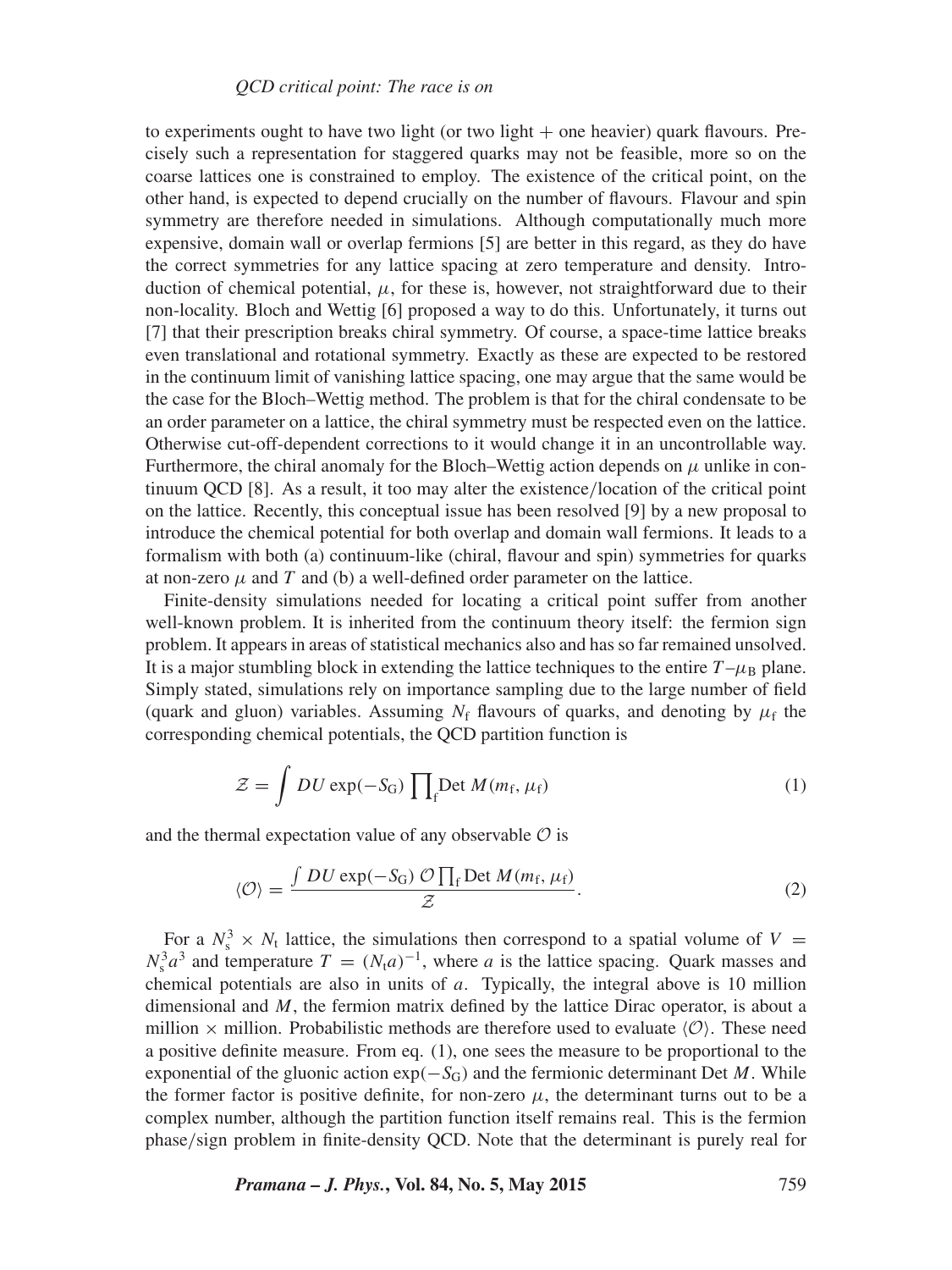$\mu = 0$ . Several approaches have been proposed in the past to deal with it. A partial list, with some comments, has been provided here:

- (1) Suitable choice of variables  $[10,11]$  As the partition is still real, one can attempt suitable variable transformations to rewrite it using variables which do not lead to a complex measure. The key here is, of course, to find such variables. This approach has been shown to work in simpler models or with some drastic approximations to QCD but so far remains a distant goal for realistic QCD simulations.
- (2) Imaginary chemical potential  $[12]$  Substituting  $\mu \to i\mu$  in the fermion determinant, one can easily verify that it becomes real. Usual simulation methods then enable one to explore the imaginary  $\mu$ -axis. However, the results so obtained can only be employed after analytic continuation, which introduces unknown and uncontrollable errors. So far, it has been used only on very coarse lattices  $(N<sub>t</sub> = 4)$ and with only the leading term in a polynomial ansatz for analytic continuation. No hints of QCD critical point were seen. It will be interesting to see how these results will be in the continuum limit and with more terms in the polynomial.
- (3) Canonical ensemble method [13] Computations at a fixed baryon number do not have the fermion sign problem. Using this idea, simulations on small lattices have been done with encouraging results. One needs to compute them in the limit of very large baryon number in order to obtain the corresponding chemical potential. Until that is achieved, one can only make qualitative comparisons. The hints of a first-order phase transition seen in these simulations are consistent with a possible critical point at some other, perhaps lower,  $\mu$ .
- (4) Complex Langevin approach [14] Stochastic quantization of field theories aims to evaluate  $\langle \mathcal{O} \rangle$  by formulating the problem in terms of a Langevin equation and by employing its (simulation) time evolution. It too, of course, needs the same reality and positivity condition. Although a formal proof does not exist for complex action, one may still hope that it converges to the correct answer. Such attempts for some models have been shown to work, i.e., they agree with the known exact*/*semianalytic results but in some cases it is known to fail as well. Currently, attempts are being made to understand this so as to see if it can be eventually applied to full QCD.
- (5) Two parameter re-weighting [15] Importance sampling, basic to many of the simulation methods, works by creating the most probable distribution of the action in eq. (1) for given input parameters, such as the gauge coupling. Exploiting cleverly the fact that such a distribution can be constructed for  $\mu = 0$  by using standard methods, this approach consists of obtaining the desired  $\mu \neq 0$  distribution from the expectation values with respect to the former. Fodor and Katz [16] were the first to obtain a lattice result for the QCD critical point on small and coarse lattices  $(4^3-8^3 \times 4)$ , which was found to be at  $\mu^E/m_{\text{Nucleon}} \sim 0.77$ . Employing similar lattice but a realistic quark mass spectrum in [17], they obtained a critical point at a factor 2 lesser  $\mu^E$ . Extending this approach to larger and fine lattices appears not to be easy because of an exponential growth in the size of the computational resources needed due to the so-called 'overlap' problem but would be nice if it could be done.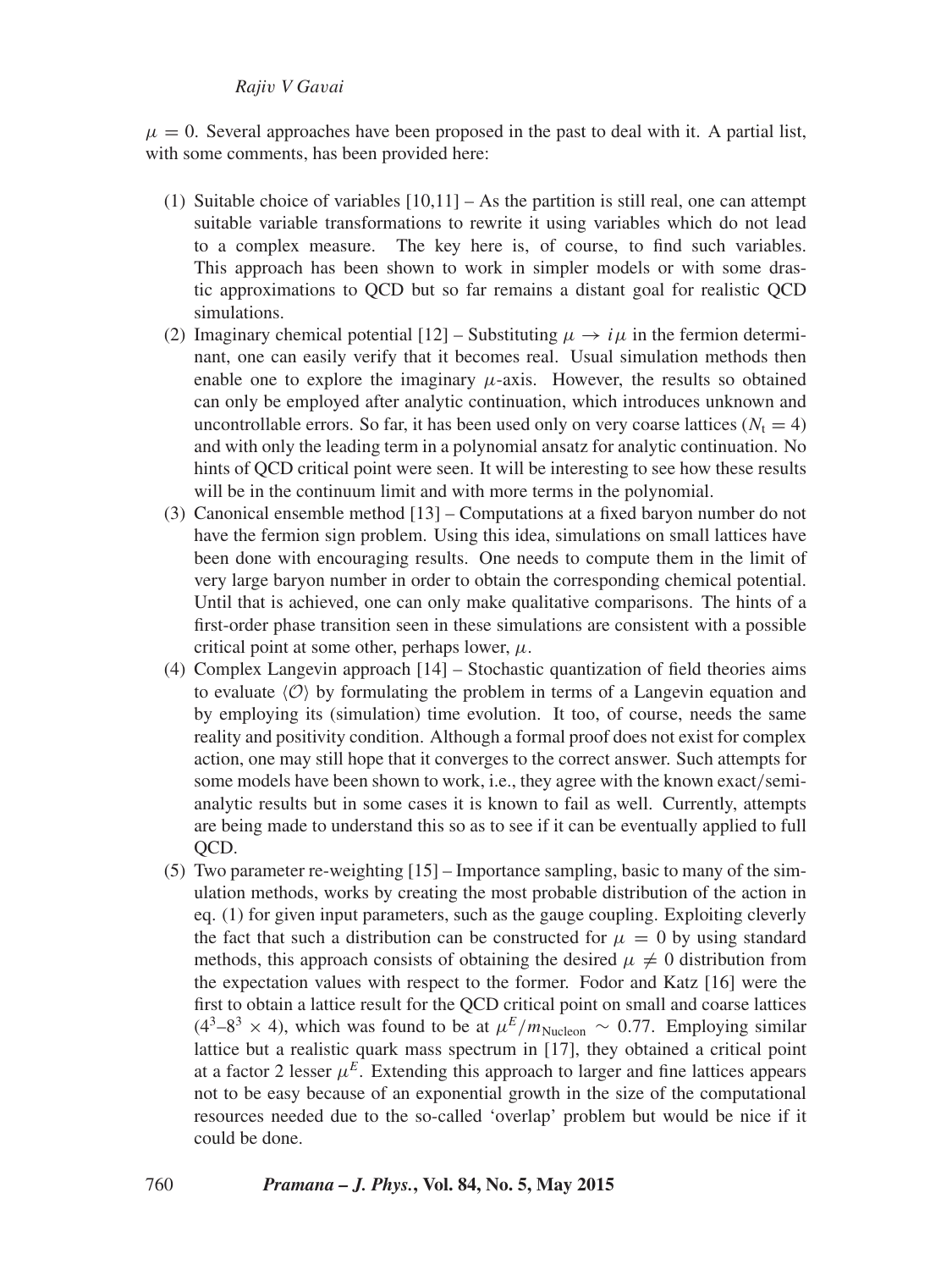#### *QCD critical point: The race is on*

(6) Taylor expansion [18,19] – The Taylor expansion approach was developed by the TIFR group [18] and the Bielefeld–Swansea group [19]. Results obtained by this method have been rather encouraging, as one has been able to study systematically (i) the finite volume effects to go towards a thermodynamical limit ( $N_t \rightarrow \infty$ ) and (ii) the continuum limit of vanishing lattice spacing ( $N_t \rightarrow \infty$  or equivalently  $a \rightarrow 0$ ). Some details of these results are discussed in the next section.

#### **2. Lattice results**

Expanding the partition function of eq. (1) near  $\mu_f = 0$ , where f is the flavour index denoting up, down, strange quarks, one can evaluate the coefficients of the various terms by employing the usual simulation method because they are evaluated for  $\mu_f = 0$  for which the determinant is real. Moreover, both the thermodynamic limit,  $N_s \to \infty$ , and the continuum limit,  $N_t \to \infty$  of these coefficients can be evaluated in the same way as the hadron spectrum can be computed in these limits to obtain the continuum results. We shall consider below only two flavours, up and down, with the corresponding chemical potentials,  $\mu_{\rm u}$  and  $\mu_{\rm d}$  for simplicity. Generalizing to any number of flavours is straightforward, although for our world two light and one moderately heavy flavour may suffice.

Using standard definitions, number densities  $n_i$  and the corresponding susceptibilities  $\chi_{ij}$  can be obtained from eq. (1) respectively as the first and second derivatives of the partition function  $\mathcal{Z}$ :

$$
n_i = \frac{T}{V} \frac{\partial \ln \mathcal{Z}}{\partial \mu_i} \bigg|_{T = \text{fixed}}; \qquad \chi_{ij} = \frac{T}{V} \frac{\partial^2 \ln \mathcal{Z}}{\partial \mu_i \partial \mu_j} \bigg|_{T = \text{fixed}}.
$$
 (3)

Natural units with the Boltzmann constant *k* set to unity have been used above. While *ni* are zero for  $\mu_i = 0$ , the susceptibilities are a non-trivial function of temperature. Indeed, these are known to play many roles in the physics of finite-temperature phase transition, including acting as independent indicators of the transition itself. Denoting by  $\chi_{n_u,n_d}$  the higher derivatives of  $\ln \mathcal{Z}$  at the  $n_u^{\text{th}}(n_d^{\text{th}})$  order with respect to  $\mu_u(\mu_d)$ , the QCD pressure  $P = T \ln \mathcal{Z}/V$  is seen to have the following expansion in  $\mu_i$ :

$$
\frac{\Delta P}{T^4} \equiv \frac{P(\mu, T)}{T^4} - \frac{P(0, T)}{T^4} = \sum_{n_u, n_d} \chi_{n_u, n_d} \frac{1}{n_u!} \left(\frac{\mu_u}{T}\right)^{n_u} \frac{1}{n_d!} \left(\frac{\mu_d}{T}\right)^{n_d} . \tag{4}
$$

At a generic point  $(\mu, T)$  in the QCD phase diagram, one should be able to sum the series for the pressure as a function of temperature *T* . In the presence of a critical point at  $T_E$ , however, a finite radius of convergence in  $\mu$  would limit the range up to which such a summation can be done. A typical lattice computation can thus aim to search for the QCD critical point by looking for the radius of convergence of the series at several temperatures. As baryonic susceptibility should have a stronger power-law divergence at the critical point, it was proposed [20] to use that series instead of that of pressure above. It is easy to construct the series for baryonic susceptibility from the above expansion and look for its radius of convergence as the estimate of the nearest critical point.

*Pramana – J. Phys.***, Vol. 84, No. 5, May 2015** 761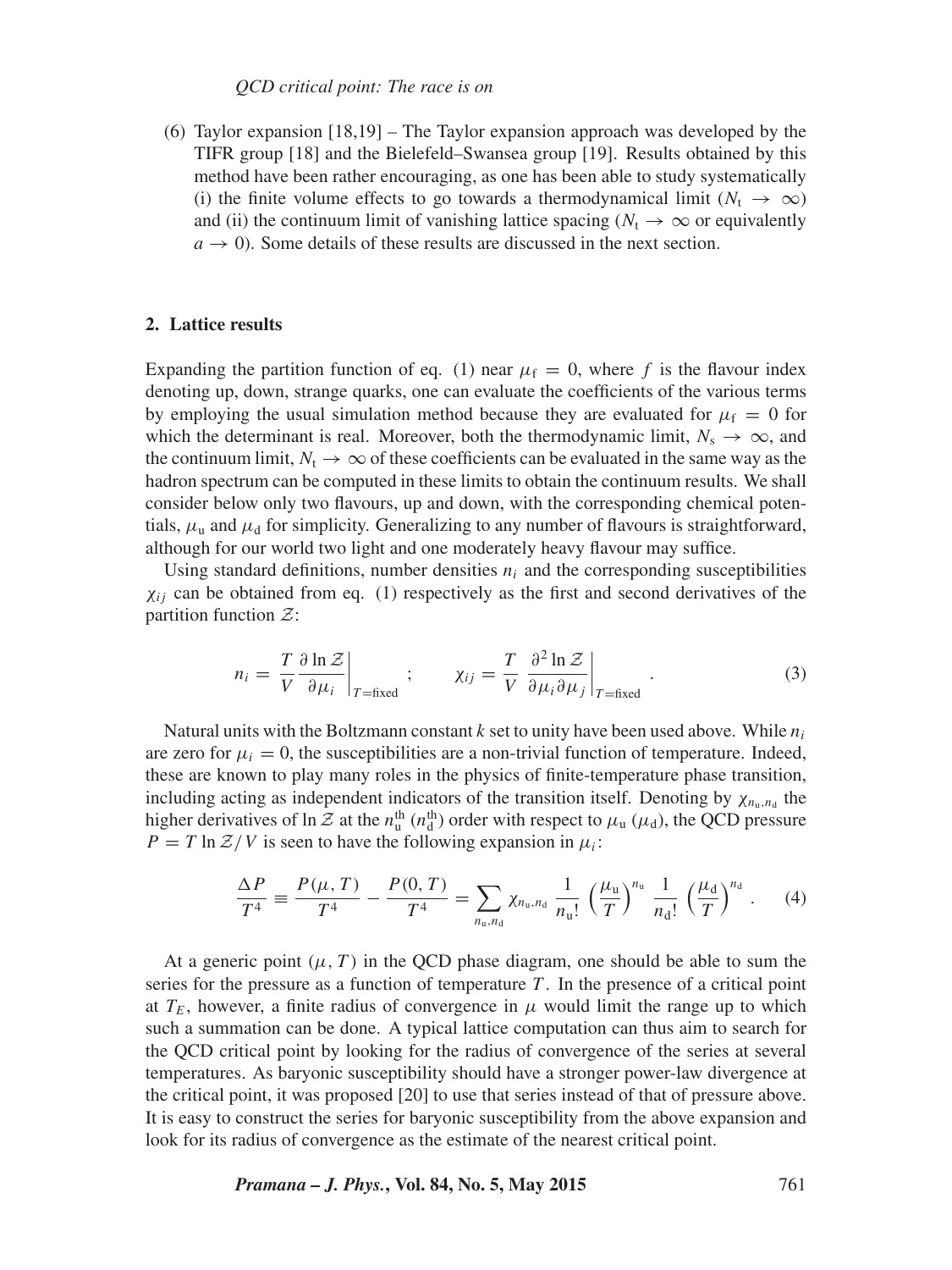Due to the symmetry between baryons and antibaryons at  $\mu = 0$ , odd coefficients of the series vanish. Using the even ones, successive estimates for the radius of convergence can be obtained by using the usual ratio method

$$
r_{n+1,n+3} = \sqrt{\frac{n(n+1)\chi_{\rm B}^{(n+1)}}{\chi_{\rm B}^{(n+3)}T^2}}
$$
(5)

and the *n*th root method

$$
r_n = \left(\frac{n!\chi_{\rm B}^{(2)}}{\chi_{\rm B}^{(n+2)}T^n}\right)^{1/n}.
$$
\n(6)

Of course, one needs to evaluate the  $n \to \infty$  limit of the radii estimates above to arrive at the true radius of convergence. Due to the computational complexity involved, both the number of terms and cancellations amongst these terms increase as *n* grows. Terms up to 8th order in  $\mu$  have been used so far [20]. A proposal [8] to alleviate these problems, and thus get more coefficients for the same computational resources has been made. It consists of adding the chemical potential simply as  $\mu N[8]$ , in contrast with the commonly used exponential in  $\mu$ . The linearity in  $\mu$  implies that most of the derivatives of the quark matrix with  $\mu$  are zero except the first one. This reduces the number of terms in each nonlinear susceptibility (NLS) appearing in the equations above by a lot. One can show that it still leads to essentially the same results [22]. It would be interesting to see the results for the radius of convergence obtained by using it.

As the QCD critical point is expected to occur for real  $\mu$ , a key point to note is that all the coefficients of the series must be positive. Having made sure that it is so, one can then look for agreement between the two definitions above as well as their *n*-independence to locate the critical point. The detailed expressions for all the terms can be found in [20] where the stochastic estimator method to evaluate them is also explained. For terms up to the 8th order, one needs 20 inversions of the Dirac matrix,  $(D + m)$ , on ∼2000 vectors for a single measurement on a given gauge configuration. At least hundreds of such measurements are necessary to obtain the results discussed below; more precise results will need even more. This makes the computation very time-consuming. Nevertheless, extension to 10th and even 12th order may be possible using the idea in [8] which may save up to 60% computer time in these measurements.

The results of refs [20,21,23] were obtained by simulating full QCD with two flavours of staggered fermions of mass  $m/T_c = 0.1$  on  $N_t \times N_s^3$  lattices, with  $N_t = 4$  and  $N_s = 8$ , 10, 12, 16, 24 [20], a finer  $N_t = 6$  with  $N_s = 12$ , 18, 24 [21] and a still finer  $N_t = 8$  and  $N_s = 32$  lattice. Here  $T_c$  denotes the transition temperature at  $\mu = 0$ . It is obtained by studying the point of inflection in variables like the chiral order parameter or the Polyakov line. Earlier work by the MILC Collaboration for  $N_t = 4$  lattice had determined [24] the ratio of the mass of the *ρ* particle to the transition temperature,  $m_p/T_c = 5.4 \pm 0.2$  and similar ratio for pion,  $m_\pi/m_\rho = 0.31 \pm 0.01$ . This amounts to a Goldstone pion of 230 MeV in that case, which is heavier than the physical pion mass of 140 MeV. For the finer lattices, refs [21,23] had to determine the  $\mu = 0$  transition points  $\beta_c$  as well. It was checked that these were consistent with the nearby quark mass results in the literature. Covering typically a temperature range of  $0.89 \leq T/T_c \leq 1.92$  by suitably choosing the range of couplings on all the lattices, the coefficients were determined typically on 50–200 independent configurations, separated by the respective autocorrelation lengths.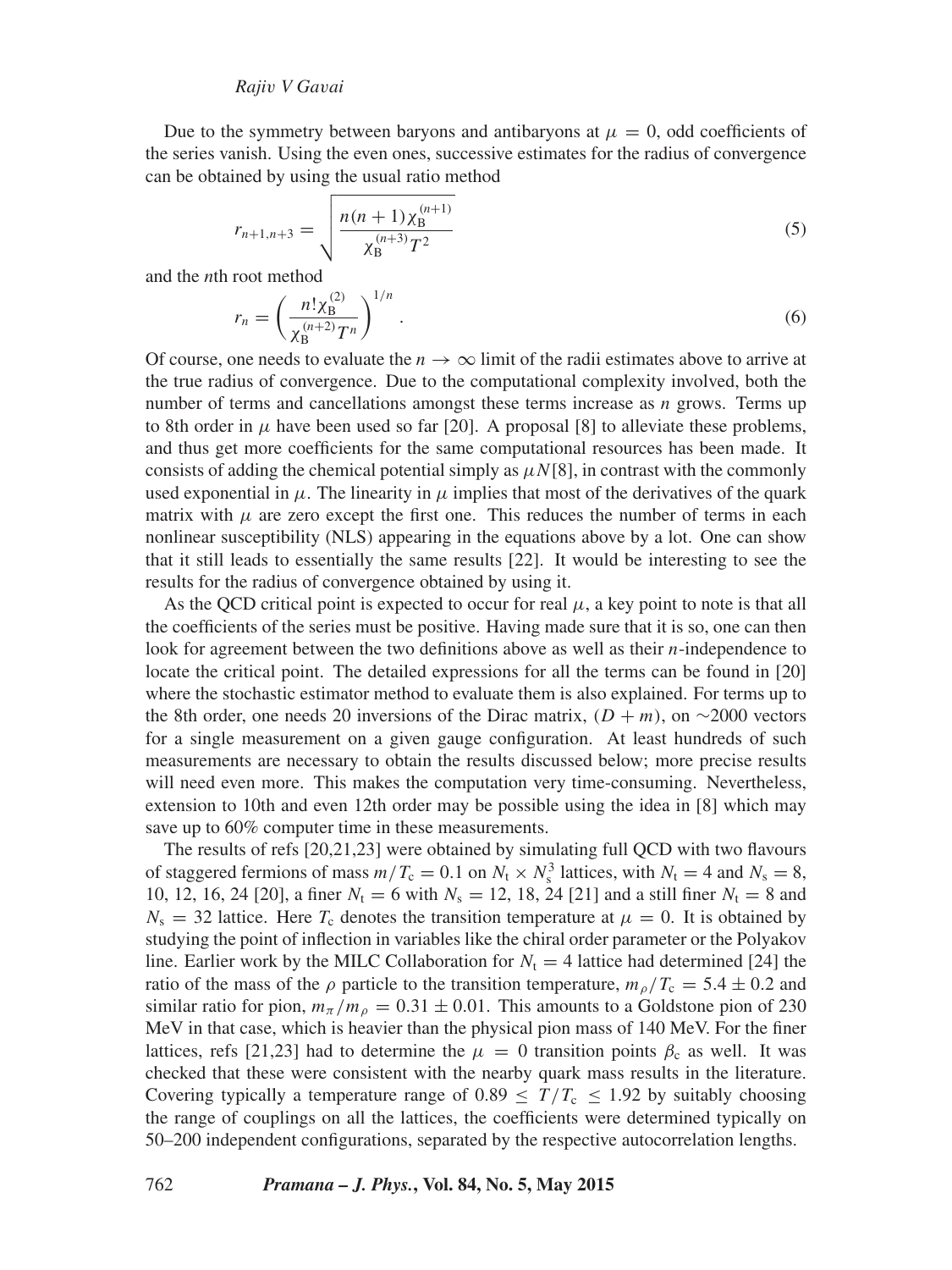

**Figure 1.** Estimates of radii of convergence as a function of the order *n* and for the two methods (see text) at  $T/T_c = 0.99$  and the critical point  $T^E/T_c = 0.94$ . The open (filled) points display the results for the ratio (root) method (from ref. [21]).

Figure 1 shows the results [21] for both the ratios defined above on the  $N_t = 6$  lattice at two different temperatures,  $T/T_c = 0.99$  and 0.94. In order to exhibit both the results of eqs (5) and (6) the *n* on the *x*-axis was suitably transformed in those equations such that the hollow (filled) symbols show the ratios (*n*th root). All the susceptibilities are positive at both the temperatures but the ratios fluctuate for the former temperature while seeming to be constant for the latter, indicating it to be the critical temperature and their constant value to be  $\mu_{\rm u}/T = \mu_{\rm d}/T = \mu_{\rm B}/3T$ . Gavai and Gupta [21] thus found the coordinates of the endpoint (*E*) – the critical point – to be  $T^E/T_c = 0.94 \pm 0.01$  and  $\mu_{\rm B}^E/T^E = 1.8 \pm 0.1.$ 

As a cross check on the location of  $\mu^E/T^E$ , one can use the series with the same numerically determined coefficients to construct  $\chi_B$  for non-zero  $\mu$  directly. As one sees in figure 2a, this leads to smooth curves with no signs of criticality irrespective of how many terms one uses to determine the curve. This is, of course, to be expected, because the series is merely a finite (and small) order polynomial. It is well known from statistical mechanics that Padé approximants are a better guide in such cases. Employing the Padé approximants for the same series to estimate the radius of convergence does lead to a consistent window with the above estimate, as seen in figure 2b.



**Figure 2.** The baryonic susceptibility as a function of the baryonic chemical potential using simple polynomial with all computed orders (**a**) and Padé approximants (**b**) (from ref. [21]).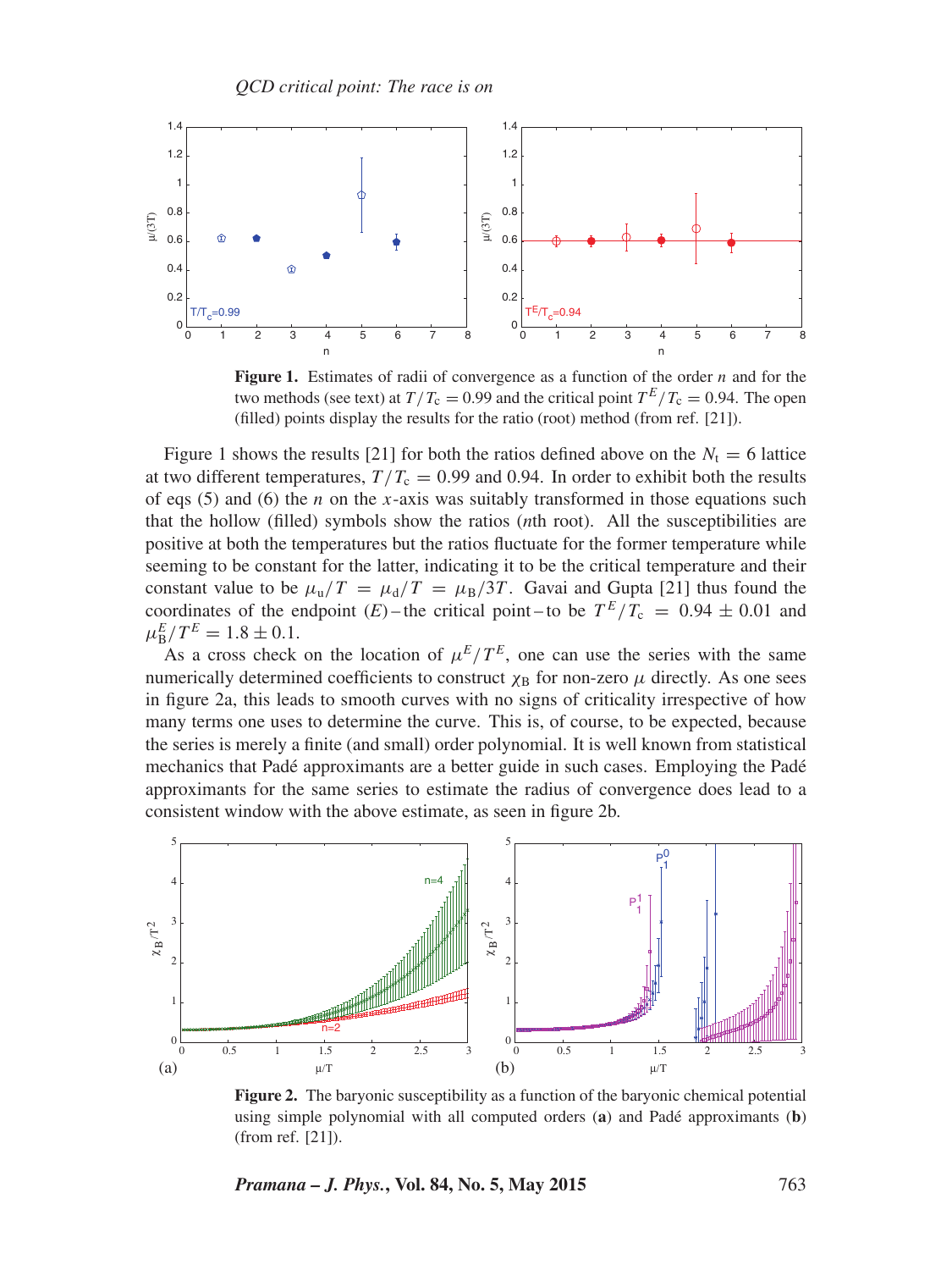

**Figure 3.** (**a**) Estimates of radii of convergence as a function of the ratios used for the two methods at the critical point  $T^E/T_c$  for  $N_t = 8$  (data) along with the final results [23] for  $N_t = 8$  (green band) and 6 (cyan band) lattices. (**b**) shows the QCD phase diagram from known lattice determinations [15,20,21,23] (see text for details).

Figure 3a displays a comparison of the results on the even finer  $N_t = 8$  lattice [23] with those for the  $N_t = 6$  lattice. Significantly more computation power is needed for the larger lattice not only because the computations grow as  $N_s^3 \times N_t$  but also cancellations of various terms become more delicate. As in the cases of the smaller  $N_t = 4$  and 6 lattices, the data for the appropriate radii estimates for  $\mu^E/T^E$  exhibit near constancy for the various possible ratios of the Taylor coefficients. The first (last) three data points display the *n*th root (ratio) results. The two bands are the final estimates for  $N_t = 6$  (cyan) and 8 (green) lattices [21,23]. One sees that they agree within errors whereas the earlier coarsest [20] lattice result was at a somewhat smaller  $\mu_B/T$ . Figure 3b shows the QCD phase diagram with known lattice determinations [15,20,21,23]. Given the complexity of the problem it is very encouraging that (a) two different methods with their own different shortcomings and (2) three different  $N_t$  or equivalently three different cut-offs lead to nearby determinations of the location of the critical point. The agreement within error bands for the two finest lattices is further encouraging. One has to bear in mind though that there is still quite a long way to go. Cut-off independence (still larger  $N<sub>t</sub>$ ), volume independence (larger aspect ratio  $N_s/N_t$  than 4 employed here) as well as the independence from other choices, such as the type of quarks or method have to be further established. The simulations also need to come closer to the continuum QCD by having physical pion mass, i.e., lower dynamical quark mass, and the correct  $U_A(1)$  anomaly. Nevertheless, one can hope that the concurrence of these results can already motivate strong efforts to locate the critical point experimentally, and as shown below, even provide some guidance on how to decipher it from the hadronic data visible to the detectors.

#### **3. Searching experimentally**

Searching for the QCD critical point experimentally also entails several formidable challenges, in view of the anticipated high values of its temperature and density. Bjorken [25] argued that matter at such temperatures may be created in relativistic heavy-ion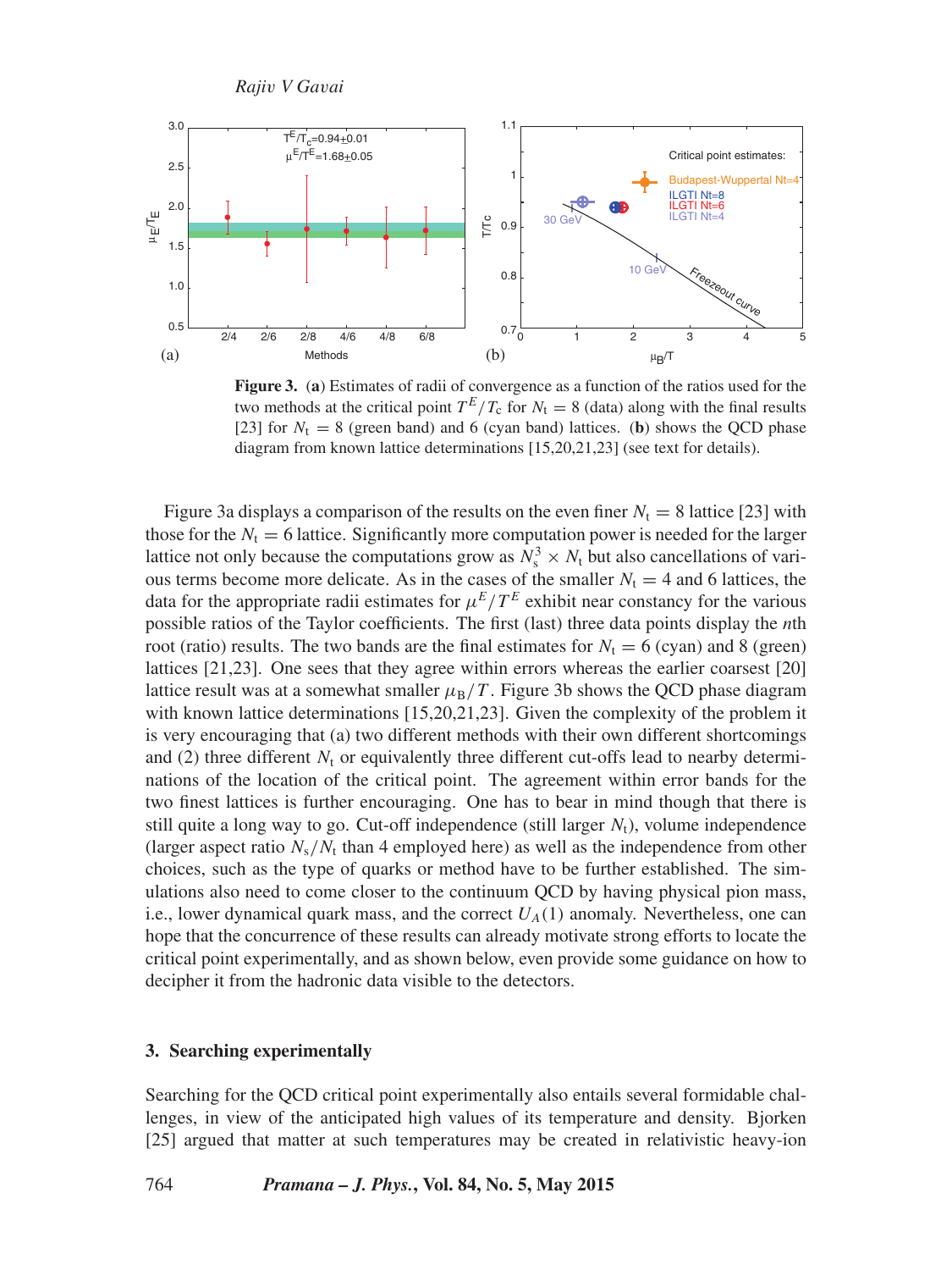collisions. Indeed, major experimental efforts at BNL, New York and CERN, Geneva in the past few decades have yielded spectacular results [26] supporting such an idea. It was observed that huge amounts of precise data on hadron abundances in a range of relativistic heavy-ion experiments at several colliding energies ( $\sqrt{s}$ ) are well described [27] by statistical thermodynamical models with minimal parameters such as temperature *T* and the baryonic chemical potential  $\mu_B$ . It led to a mapping of the *T* and  $\mu_B$  parameters of the model to the collision (centre-of-mass) energy  $\sqrt{s}$ , the so-called freeze-out curve. One such parametrization of the freeze-out curve is shown in the QCD phase diagram in figure 3b. Although, this curve can, on the one hand, be deemed as a mere parametrization of the hadron yields in the heavy-ion collision experiments, it has the advantage of being solely obtained from precise experimental data and provides the  $(T, \mu)$  accessible in these heavy-ion experiments as a function of the colliding energy  $\sqrt{s}$ . Identifying them as the thermodynamic variables of the fireball created therefore gives us an idea of the possible colliding energy one may need to employ to explore the region where the QCD critical point may be expected. One expects it to be at rather small colliding energies than the original RHIC design of 200 GeV or the LHC energy. The encouraging aspect of the lattice results in figure 3 is that the expected range of  $\sqrt{s}$  is not too low, as would be the case if the critical point were to be at too high a  $\mu_B$ . It turned out that the RHIC accelerator could be tuned to run at lower <sup>√</sup>*s*, a technologically impressive feat because it was not designed for that. Considering the spread in the values of lattice  $\mu^E/T$  in figure 3, a beam energy scan programme was proposed and sanctioned. Now, I shall mostly concentrate on some of the results of these programme. For more details of the experiment, I refer the reader to the experimental review in this issue.

Since the well-known experiments of Thomas Andrews in 1869 for the liquid–gas transition in carbon dioxide, one expects critical opalescence, or huge fluctuations, to characterize the second-order phase transition at the critical point. A diverging correlation length *ξ* is now understood to be the cause for this phenomenon, and is related to the diverging specific heat or susceptibility at the critical point. Stephanov *et al* [28] proposed that studying the event-by-event fluctuations of suitably chosen observables in heavy-ion collisions as a function of <sup>√</sup>*<sup>s</sup>* and suitable kinematic cuts can be used to search for the QCD critical point due to the non-monotonicity a critical point should induce in these fluctuations. They proposed to focus on the fluctuations, or the second moments, of the observables constructed from the multiplicity and transverse momenta of charged pions. These have been investigated with no conclusive results. Recognizing that the higher moments of the same variables grow as a significantly higher power of  $\xi$ , Stephanov [29] suggested fourth and higher moments to be more attractive tools.

Considering that the QCD critical point arises due to a variation in the baryon density, such fluctuations in baryon number, given by the appropriate combinations of the many quark number susceptibilities discussed in the previous section, appear a more natural choice [30,31]. In order to make predictions for the heavy-ion experiments, and design any search criteria further for the critical point, it was proposed [31] to use the freeze-out curve as a a way to set the temperature *T* and the chemical potential  $\mu_B$  in the lattice QCD computations to compute the various fluctuations. The information hidden in the nonlinear susceptibilities discussed in the previous section can then be extracted by evaluating lattice QCD predictions along it. Not only does such an approach amount to assuming that  $(T, \mu)$  along the freeze-out curve do reflect the true thermodynamic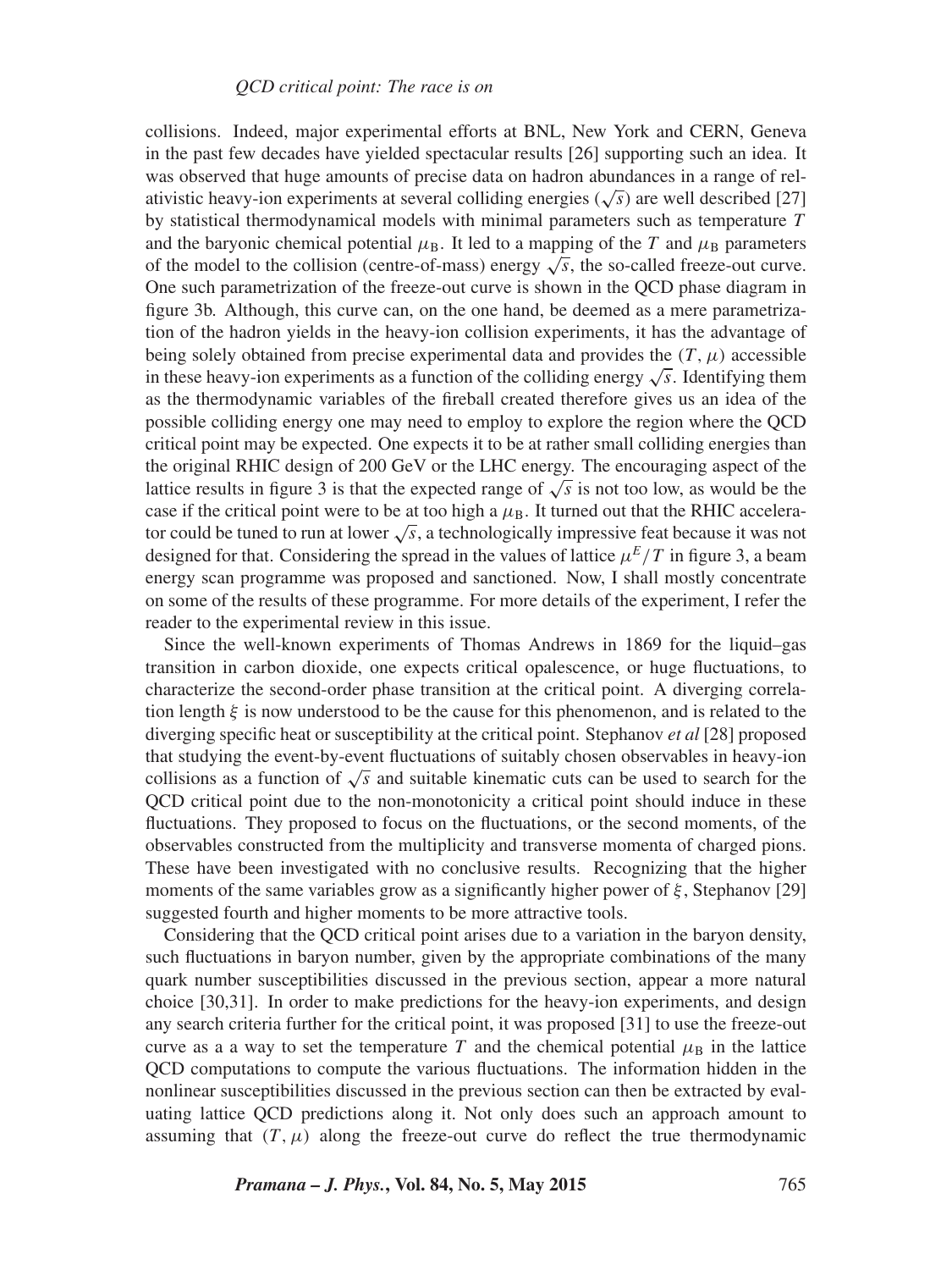variables of the system, but it also takes the model [27] a step further and aims to predict the fluctuations in the hadron abundances from first principles. Comparing these lattice predictions with data even at large <sup>√</sup>*s*, away from the critical point, thus is tantamount to a non-perturbative test of QCD, subject to the assumptions outlined already.

One expects the QCD critical point to have a critical region whose size depends on the size of the fireball as well as its critical exponents. The freeze-out curve may pass through it or may miss it. In the former case, one should expect the fluctuations to be enhanced in the experiments but nothing spectacular may happen in the latter case. If the conditions are right, it may even pass close enough to the critical point such that a study of fluctuations along it will detect its presence unambiguously. Defining  $m_1 = T \chi^{(3)}(T, \mu_B)/\chi^{(2)}(T, \mu_B), m_3 = \chi^{(4)}(T, \mu_B)/T \chi^{(3)}(T, \mu_B)$  and  $m_2 = m_1 m_3$ , and noting that the variance, skewness and kurtosis of the event distribution of baryon number measure the various  $\chi$ s appearing in them, one sees that these ratios can be computed from lattice studies as well as from the experimental data. They are designed [30,31] such that the spatial volume cancels out in them, making them suitable for both (i) lattice studies, which can potentially have finite volume effects and (ii) experiments which too are unable to pin down the volume of the fireball and may prefer to use their favourite proxy for it. Usually, number of participants is preferred for that role in the analysis of heavy-ion data. All lattice results also have to worry about the finite lattice cut-off effect. One has to take the cut-off away (lattice spacing  $a \to 0$  or  $N_t \to \infty$ ) by some extrapolation to obtain continuum results. Since dimensionless ratios have generally been found to vary rather slowly with *a* for small enough *a*, the dimensionless  $m_i$  are also expected to be reasonably cut-off independent.

Defining  $z = \mu_B/T$ , and denoting by  $r_{ij}$  the estimate for radius of convergence using *χi*, *χj* as before, one has

$$
m_1 = \frac{2z}{r_{24}^2} \left[ 1 + \left( \frac{2r_{24}^2}{r_{46}^2} - 1 \right) z^2 + \left( \frac{3r_{24}^2}{r_{46}^2 r_{68}^2} - \frac{3r_{24}^2}{r_{46}^2} + 1 \right) z^4 + \mathcal{O}(z^6) \right] \, .
$$

Note that the coefficients of the polynomial above are determined by the zero-density  $(\mu = 0)$  simulations as described in the previous section and depend only on temperature. Similar series expressions can be written down for  $m_2$  and  $m_3$  as well. In order to capture the critical behaviour, where at some  $T^E$  all these radii tend to be equal, a simple series summation may be inadequate, as in figure 2. One should resum these by the Padè method as above, to construct  $m_i(\sqrt{s}) \equiv m_i(z = \mu_B/T, T)$ , because (i) the Padè approximants seem to capture the critical behaviour well in figure 2 and (ii) computations along the freeze-out curve guarantee the equivalence for  $m_i$ . A suitable ansatz is:

$$
m_1 = zP_1^1(z^2; a, b), \quad m_3 = \frac{1}{z}P_1^1(z^2; a', b').
$$

Figures 4a and 4b display the results [31] for the ratios  $m_1$  and  $m_2$  on the  $N_t = 6$  lattice; the results for coarser  $N_t = 4$  lattice are similar and can be found in ref. [31]. Also shown in both these figures are results for a hadron resonance gas model which does not assume the existence of a critical point. Figure 4c compares the preliminary results for  $m_2$  for the  $N_t = 8$  [32] lattice along with those for the  $N_t = 6$  lattice. A general agreement in it is an indication again of lattice cut-off effects being rather small. The source of large errors at the critical point for  $N<sub>t</sub> = 8$  could very well be the critical fluctuations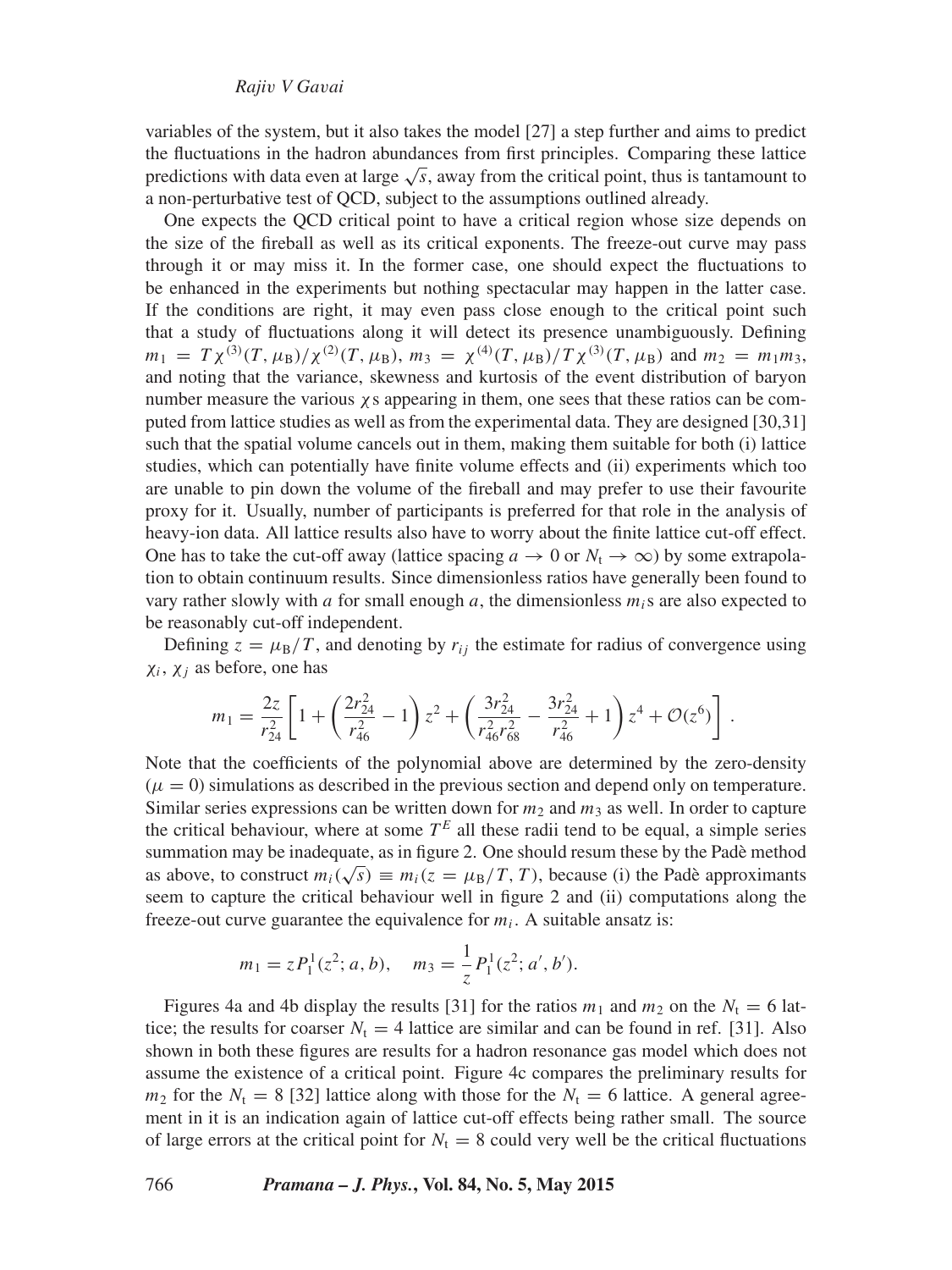

**Figure 4.** Results for  $m_1$  (a) and  $m_2$  (b) on the  $N_t = 6$  lattice as a function of the colliding energy. A power-law fit to the high-energy data and a hadron resonance gas fit are also shown. (c) shows preliminary results for  $m_2$  on the  $N_t = 8$  (green) along with the  $N_t = 6$  (red) lattices (from refs [31,32]).

themselves. One needs to investigate this by varying the statistics of the gauge configurations as well as the number of vectors employed to estimate each quark propagator. In all the figures, one observes a smooth and monotonic behaviour for large  $\sqrt{s}$  which is well reproduced by the hadron resonance gas. Note that even in this smooth region, any experimental comparison is exciting because it is a direct non-perturbative test of QCD in hot and dense environment, subject to the assumption that the freeze-out curve *T* and  $\mu_B$  actually do correspond to those of the fireball produced in those experiments. Other lattice QCD predictions, such as the equation-of-state or the transition temperature can be compared with experiments only indirectly by employing them in a hydrodynamical simulation and comparing the simulation results, e.g., for the elliptic flow, with the corresponding experimental results. As initial conditions in such hydrodynamical simulations are not uniquely known, such an indirect comparison hinges on several other modelling aspects.

Remarkably, a non-monotonic behaviour is visible in figure 4 at the estimated critical point [21,23] in all *mi*, suggesting that (i) an experimental study of these ratios can possibly look for the QCD critical point and (ii) it should be accessible to the low-energy scan of RHIC at BNL. Indeed, even if one were to be cautious in trusting the numerical precision of the present lattice results, what should be clear is that qualitatively such a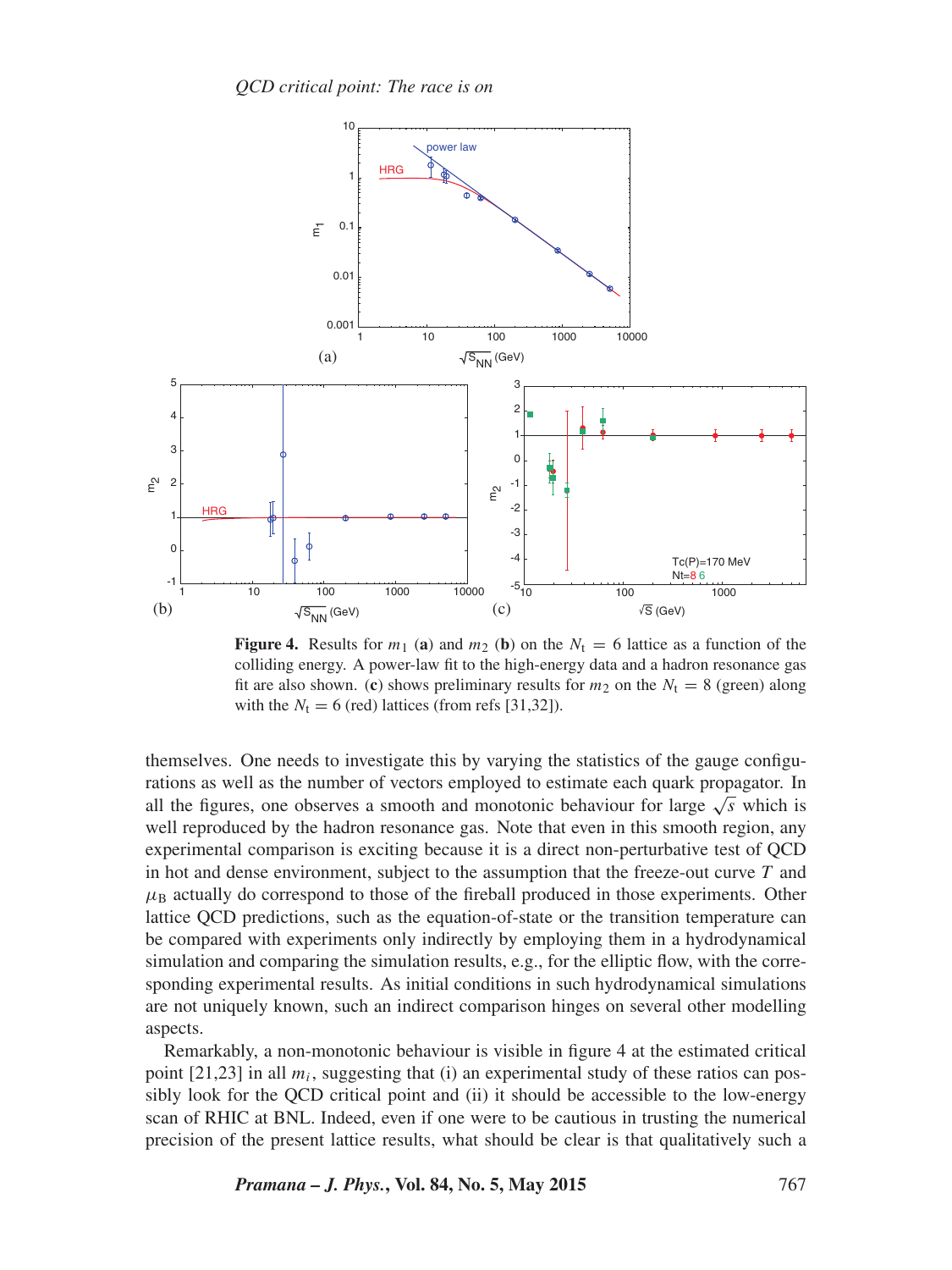non-monotonic behaviour is predicted by the existence of a QCD critical point; the most relevant fact is that the  $r_{ij}$  s used to compute  $m_i$  had a memory of the lattice result for the QCD critical point in the previous section. To that extent, any model*/*theory with similar memory of a critical point would lead to a similar non-monotonic behaviour. Moreover, if it is observed at even any other nearby location than those estimates, it would still signal the presence of QCD critical point, albeit somewhat shifted from the points in figure 3.

In order to confront these results on the baryon number fluctuations with data, one needs to address the issue of neutral baryons – neutrons – which are not easy to detect and are thus missed. It turns out that proton number fluctuations suffice [33]. As the diverging correlation length at the critical point is linked to the  $\sigma$  mode which cannot mix with the isospin modes, the isospin susceptibility  $\chi_I$  must be regular there. Assuming protons, neutrons and pions to dominate, ref. [33] showed  $\chi_B$  to be dominated by proton number fluctuations only. The STAR Collaboration has exploited this idea and constructed the ratios  $m_1$  and  $m_2$  from net proton distributions [34] in a specific rapidity range ( $|y| < 0.5$ ) and a transverse momentum window  $(0.4 < p_T < 0.8 \text{ GeV/c}).$ 

Figure 5 shows their results for  $m_1$  (*So* in their notation) against the lattice data [31]. Remarkably, one observes a good agreement with the lattice results. Similar agreement is also seen for  $m_2$ . Note that the higher colliding energy,  $\sqrt{s}$ , corresponds to smaller chemical potential  $\mu_B/T$ . As higher-order terms in the Taylor expansion would clearly be much less significant for such values, the results of [31] are even more reliable. It is very heartening to note that this most direct test of non-perturbative QCD with the experimental data is so good, raising the hope that the results from the RHIC energy scan may be able to locate the critical point this way.

Figure 6 displays the latest results [35] from the STAR Collaboration for the RHIC beam energy scan for  $m_1$  (*So* in their notation) and  $m_2$  ( $\kappa \sigma^2$  in their notation). The latter should be compared with the lattice results  $[31,32]$  for  $m<sub>2</sub>$  in figure 4c for the two finest lattices. As seen in the top panel of figure 6, the results for  $m_1$  do increase with  $\sqrt{s}$ , as expected from the lattice results of figure 4a and a default hadron resonance gas model with no correlations. The bottom panel therefore exhibits the ratio of the data to the default model to check for deviations. The STAR results for the 0–5% centrality for Au–Au collisions (filled circles) in the two lower panels show a good qualitative and to some extent quantitative agreement with the theoretical predictions [31,32] using the lattice methods. In particular, both show a flat behaviour at large <sup>√</sup>*<sup>s</sup>* and a dip at a lower value. For the lattice results, the dip appears due to the QCD critical point. Whether it



**Figure 5.** Comparison of the STAR Collaboration results with our  $m_1$  results as a function of the number of participants (from ref. [34]).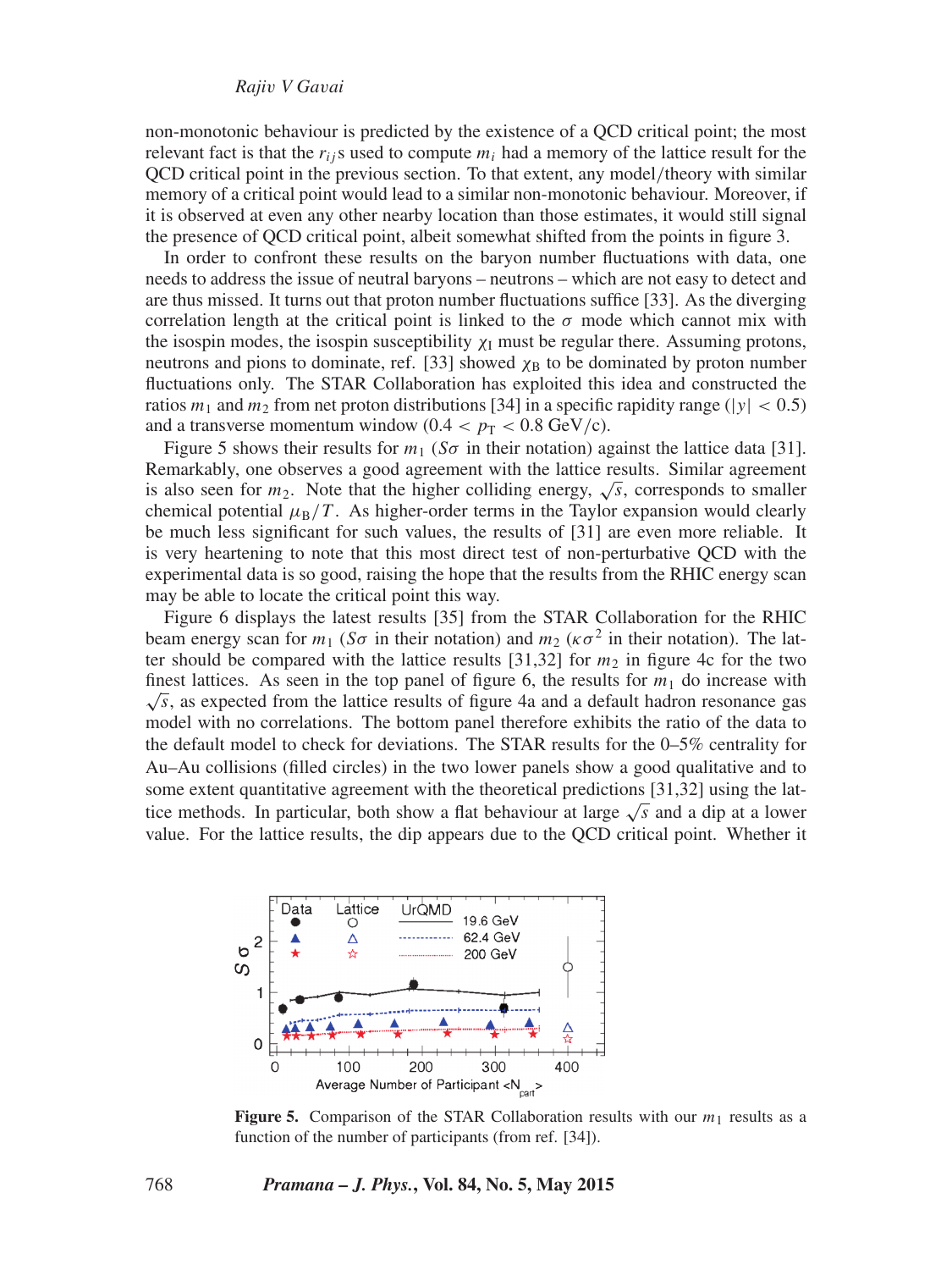

**Figure 6.** The STAR results for the equivalent of  $m_1(S\sigma)$  and  $m_2(\kappa \sigma^2)$  as a function of the colliding energy (from ref. [35]). For details, see the text.

is so for the experimental data as well is a million dollar question. One should perhaps check whether the dip is unique at all. The experimentalists checked this by plotting the 70–80% centrality data (open squares) in the same way. These collisions are expected to be described by simpler nucleon–nucleon-like collisions and without any extreme density deposition. One sees no dip for these data. Simulation from the UrQMD model which does not incorporate any QCD critical point does not show a dip even in the 0–5% centrality data, as seen in figure 6. On the other hand, it seems to do a better job for the 70–80% centrality data. Moreover, the analogue of  $m_1$  (the top and bottom panels) also show deviations from the expected behaviour, as more vividly seen in the bottom panel of the figure. While these tantalizing results are clearly very exciting, and point towards a possible QCD critical point, more work is still needed on the theoretical and experimental fronts in the form of improved precision as well as on dynamic model studies to pin the QCD connection more directly.

For small  $z = \mu_B/T$ , one may invert the relations between  $m_i$ s, or similar ratios, and determine in principle the freeze-out parameters [31,36,37] from the first principles lattice computations as well. Alternatively, one may fit the experimental data to such ratios by varying the scale, the cross-over temperature  $T_c$ , and determine it from the data [38] directly. If the lattice computations were to be really precise, and came with a very reliable estimate of various systematic errors, any of the above approach to extract information would be equally valid, and could even afford a consistency check. Outlined above in details is perhaps the most conservative approach which aims to make a comparison of the lattice predictions with the data to discern an imprint of non-perturbative QCD in the experimental data at larger <sup>√</sup>*<sup>s</sup>* and the QCD critical point at the smaller ones. It needed an input scale  $T_c \simeq 170-175$  MeV, which appears as a normalization in figure 3, and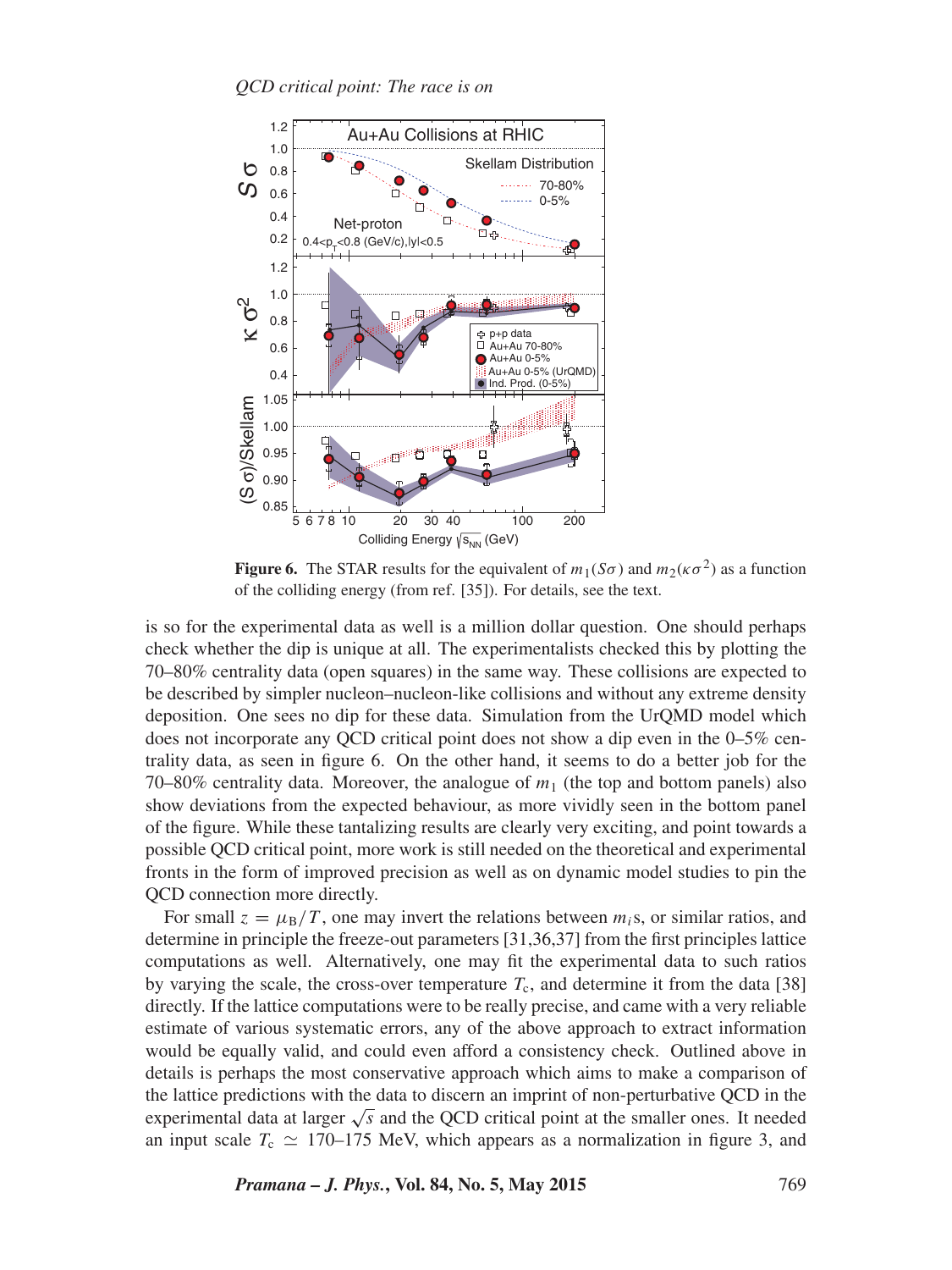was needed to relate the dimensionless ratios appearing in the lattice computations to the freeze-out parameters [27].

Recall that the lattice predictions [31,32] in figures 4 and 5 were based on the assumption that the freeze-out curve deduced from hadron abundances represents the true temperature and chemical potential of the fireball when the freeze-out occurs. Even the attempt to determine the freeze-out parameters or the transition temperature  $T_c$  from the experimental results by using precision lattice results cannot escape from such an assumption. *A priori*, there is no physical reason for this assumption to be true. Indeed, we do not even have a theoretical proof that thermalization has to be achieved in the heavy-ion collisions at all, let alone for the existence of a freeze-out curve. On the other hand, the data-based extraction [27] of the freeze-out curve is indeed very impressive and provides the best justification for it.

#### **4. Summary**

The QCD phase diagram in the  $T-\mu_B$  plane, figure 3, has begun to emerge using first principles lattice approach. Lattice results for  $N_t = 6$  and 8 are the first encouraging steps towards continuum limit, suggesting rather small cut-off effects. All lattice results so far suggest a critical point at a small  $\mu_B/T \sim 1$ –2. This may be very encouraging for the beam energy scan programme at RHIC, BNL, which may be able to locate the critical point experimentally. Ratios of nonlinear susceptibilities appear to be smooth on the freeze-out curve at large colliding energy. STAR results on proton number fluctuations in figure 5 appear to agree with the lattice QCD predictions [31], making this a unique direct non-perturbative test of hot and dense QCD in all such experimental tests so far. Critical point leads to structures in *mi*, which may be accessible in experiments. So far, tell-tale signs of a critical point have emerged in the RHIC experimental results. An interesting question is whether the deviations visible in the RHIC energy scan in figure 6 can uniquely be associated with the QCD critical point, as the lattice results [31,32] in figure 4 suggest, or whether mundane explantions can emerge for them. Clearly, a lot of work needs to be done by both theorists and experimentalists, apart from simply improving the precision to resolve this. At any rate, exciting future awaits the beam energy scan at RHIC, and the future programmes at FAIR*/*NICA.

#### **Acknowledgements**

The author takes great pleasure to acknowledge the wonderful role of his collaborators, Debasish Banerjee, Saumen Datta, Sayantan Sharma, and in particular, Sourendu Gupta from TIFR. He acknowledges that his work would not have been possible without the excellent computing facility provided by ILGTI, TIFR, which is maintained very well by Ajay Salve and Kapil Ghadiali of TIFR, Mumbai.

#### **References**

- [1] M Asakawa and K Yazaki, *Nucl. Phys. A* **504**, 668 (1989) A Barducci, R Casalbuoni, S De Curtis, R Gatto and G Pettini, *Phys. Lett. B* **231**, 463 (1989)
- [2] K Rajagopal and F Wilczek, in: *At the frontier of particle physics/Handbook of QCD* edited by M Shifman (World Scientific) Vol. 3, p. 2061